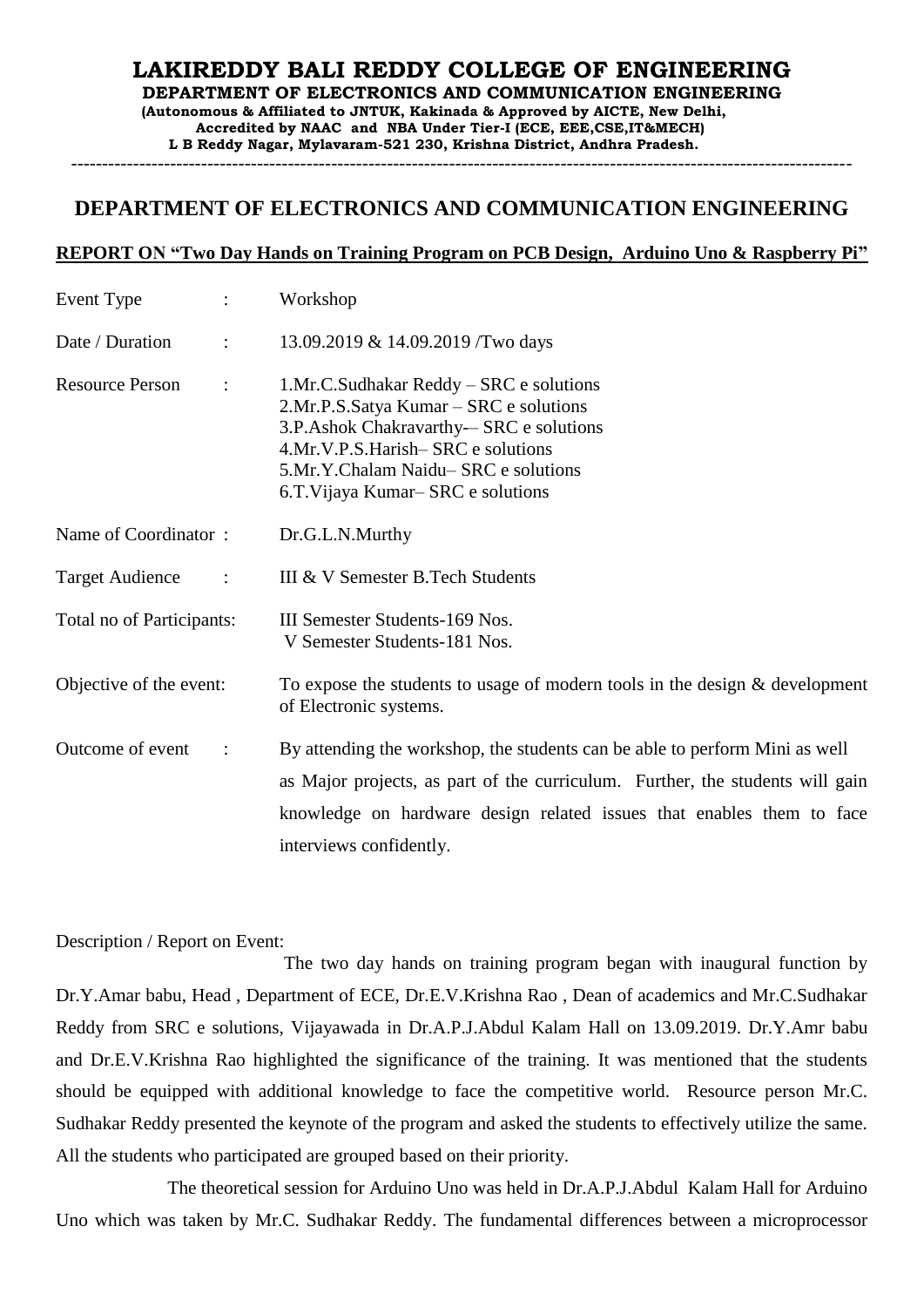and microcontroller were explained to the students. It was told that Arduino is the best platform for dedicated applications covering wide areas and spread more with the evolution of IOT. The practical sessions were held in Microprocessor lab and Systems & Signal Processing Lab. All the students were briefed about the programming aspects of Arduino and projects on working with LEDs, Buzzer, LDR as well as Robot were demonstrated and later practiced under the supervision of Mr.P.S.Satya kumar, SRC e solutions.

The introductory concepts of PCB design were introduced to students in ECE seminar hall. All the students registered were explained about the significance of PCB design and the steps in the design process.The layout and the interconnects should be optimally planned that results in such a board where there exist no problems in near future. A printed circuit board (PCB) mechanically supports and electrically connects electronic components or electrical components using conductive tracks, pads and other features etched from one or more sheet layers of copper laminated onto and/or between sheet layers of a nonconductive substrate. Components are generally soldered onto the PCB to both electrically connect and mechanically fasten them to it. Printed circuit boards are used in all but the simplest electronic products. They are also used in some electrical products, such as passive switch boxes. Mr.C. Sudhakar Reddy, has provided hands on training to students on PCB design in DSD lab.

On the second day of the program students of V semester were trained on three different platforms, PCB Design, Arduino Uno & Raspberry Pi. All the students were grouped as per their priority and have undergone theoretical and lab sessions correspondingly. Mr.P.Ashok Chakravarthy and Mr.P.S.Satya Kumar have provided training to students on PCB design and Arduino Uno respectively in DSD lab and Microprocessors Lab. The demonstration as well as hands on session for Raspberry Pi was held in Systems & Signal Processing Lab. The students were elaborated about the differences between Arduino and Raspberry Pi. It was told that Arduino is microcontroller board while raspberry pi is a mini computer. Thus Arduino is just a part of raspberry pi. Raspberry Pi is good at software applications, while Arduino makes hardware projects simple. The Raspberry Pi is a very cheap computer that runs Linux, but it also provides a set of GPIO (general purpose input/output) pins that allow you to control electronic components for physical computing and explore the Internet of Things (IoT). The students then practiced sample projects. The program ended by asking students to effectively utilize the learned concepts in real time.

Feedback / Suggestions :

1.Better to conduct for more than one day. The allocated time is not sufficient to neither understand theory nor possible to practice more problems.

2.More number of kits should be available.

3.Expalnation should be given about how to write programs.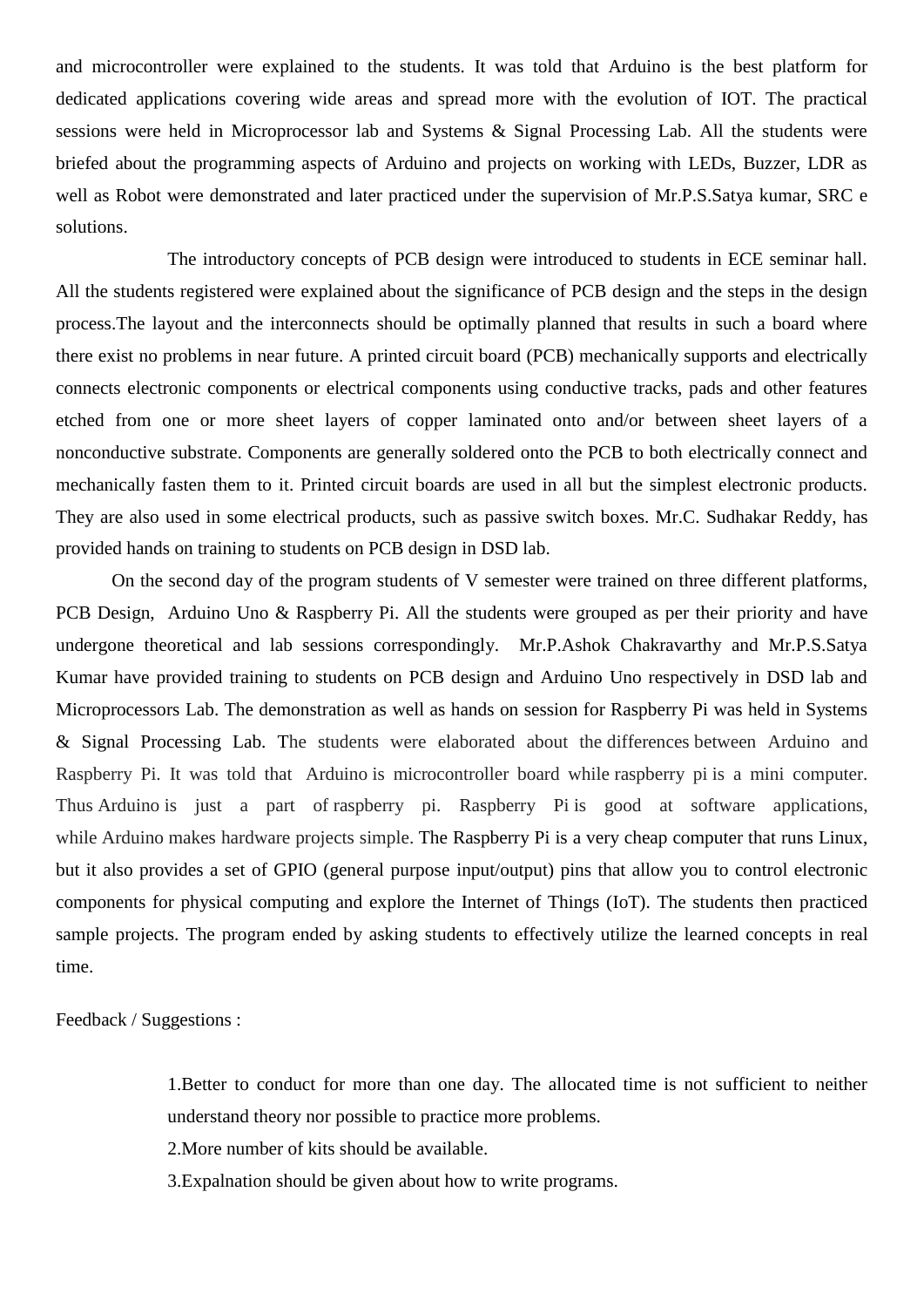4.Training program should be conducted for either three days or one week so that more practice is done.

5.Instead of practicing same type of problems, different real time problems should be practiced.

6.One day is insufficient to learn both software and hard ware.

7.Theoritical sessions have consumed more time there by which more problems cannot be practiced.

8.Resource persons have not attended each individual batch.

## Photographs :